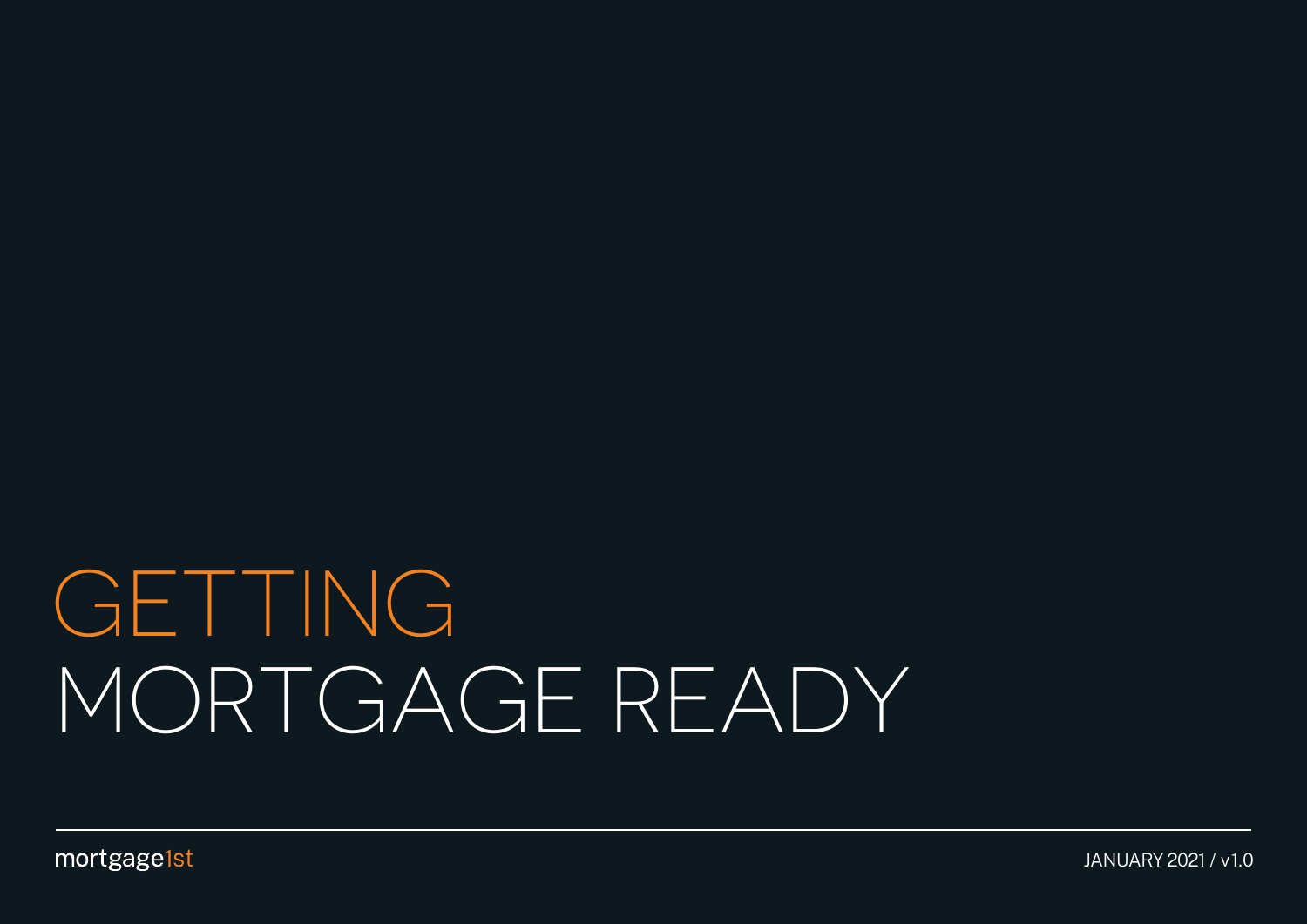# GETTING MORTGAGE READY

### GET YOUR DOCUMENTS READY

We have designed this guide to give some tips and advice on how best to prepare yourself to get the mortgage that's right for you.

#### **As a minimum we will need:**

- Proof of ID and address (Ideally passport and driving license).
- Last 4 months bank statements These must cover the full month and show all regular expenditure and income. If you have more than one account showing these, we will need 4 months' worth for all accounts.
- Proof of income Last 4 months pay slips for all jobs and 3 years SA302s & tax year overviews if self employed.
- $\cdot$  Proof of deposit (if you are buying a property).

These are the very minimum you will need, depending on your situation there could be more needed but your broker will confirm that.

#### **OTHER USEFUL BITS**

- We will need a full 3 year address history. Make sure this is as accurate as possible and includes all your previous addresses during that period and you provide the post code for each.
- We will also need a full 12 month employment history (Where applicable), again as accurate as possible with the correct dates and explanations for any gaps
- We will need details of any credit commitments you have i.e. loans, credit cards, car finance/lease, store cards, interest free. For each we will need to know exact balances, monthly payments and who the provider is - If you don't know this information you can either ask the debt provider or get it from your credit report
- If you want to consolidate any debts within your remortgage we will need an up to date statement for each showing the interest rate.